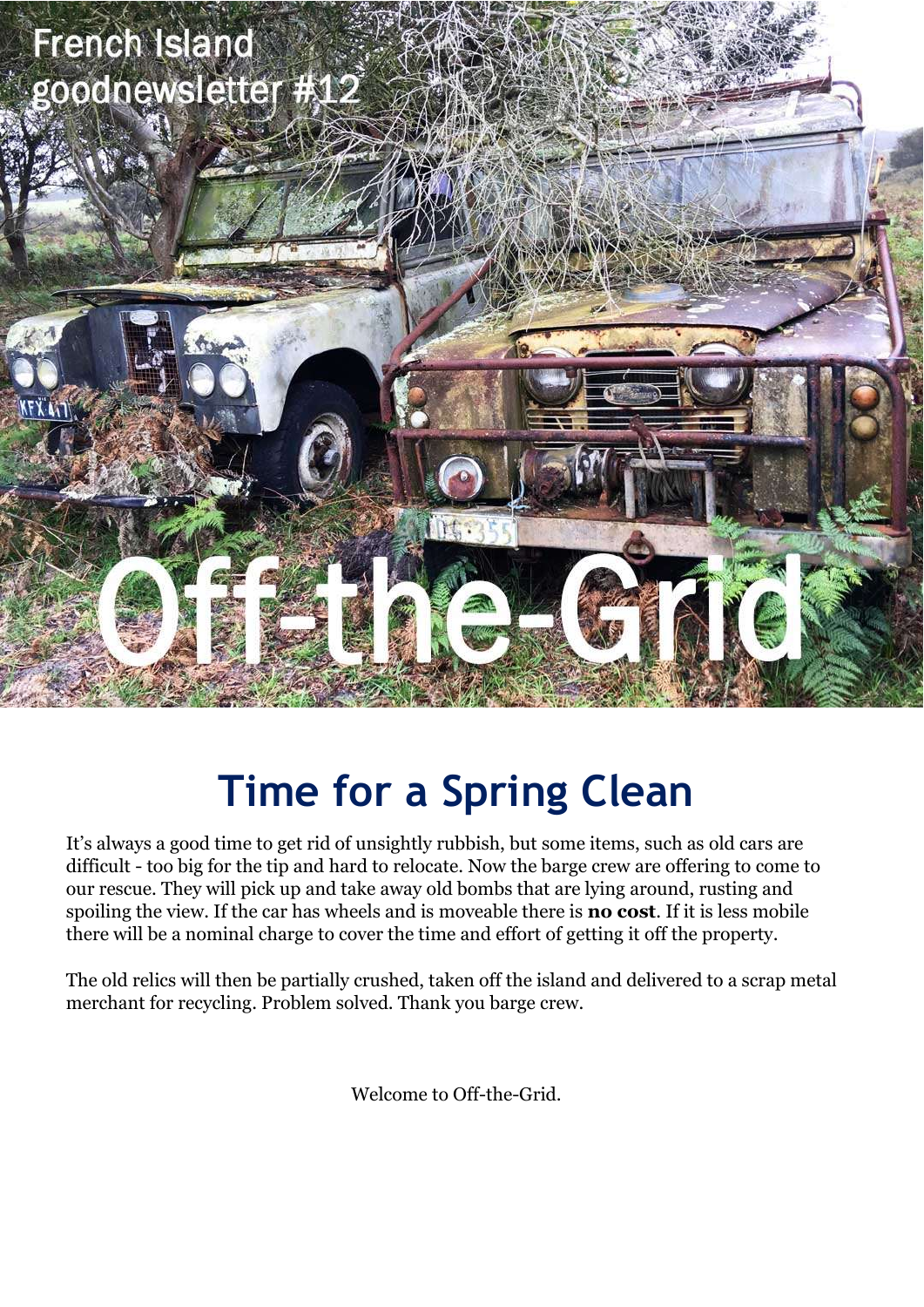### **Bridge Over Waters**



Here is a clever combination of old and new. A large stone was installed to mark the occasion long-time islander, friend to many and Coast Road resident, Rose Scott, opened the new bridge across Tankerton Creek. Now a symbolic enclosure has been added, using timber salvaged from the old bridge, to create its own memorial.

For the practical purpose of crossing the creek in safety, the new concrete structure cannot be beaten, but for charm and visual appeal, the new enclosure, is a winner. It is in a prominent position and will make a great place for a photo, could even be decorated, to mark Christmas or other special occasions. It seems we have the best of both worlds.

By the time you read this (weather permitting), reflectors, also taken from the old bridge, will have been added to the posts – a nice touch. The old timbers have been repaired and repainted ensuring they last well, and flowering natives will be planted around the base.

Judging by the size of that rock, Rose's presence on the island is going to outlast us all… by a country mile.



## **A Fond Farewell**

She was our favourite crew member and skipper, on the ferry that connects us to the mainland. Emily helped with our luggage, cared for our kids, tolerated our dogs, understood our peculiarities, and always had a smile.

But now she has gone, to Queensland of all places, to work on tugboats for heaven's sake, even become a tugboat skipper! Wow! Good travels Emily, you're a wonderful person.

P.S. After many islanders held a farewell for Emily, she got stuck in Victoria due to travel restrictions. Waiting to get to Queensland, you still may be able to catch a last glimpse of her driving the boat.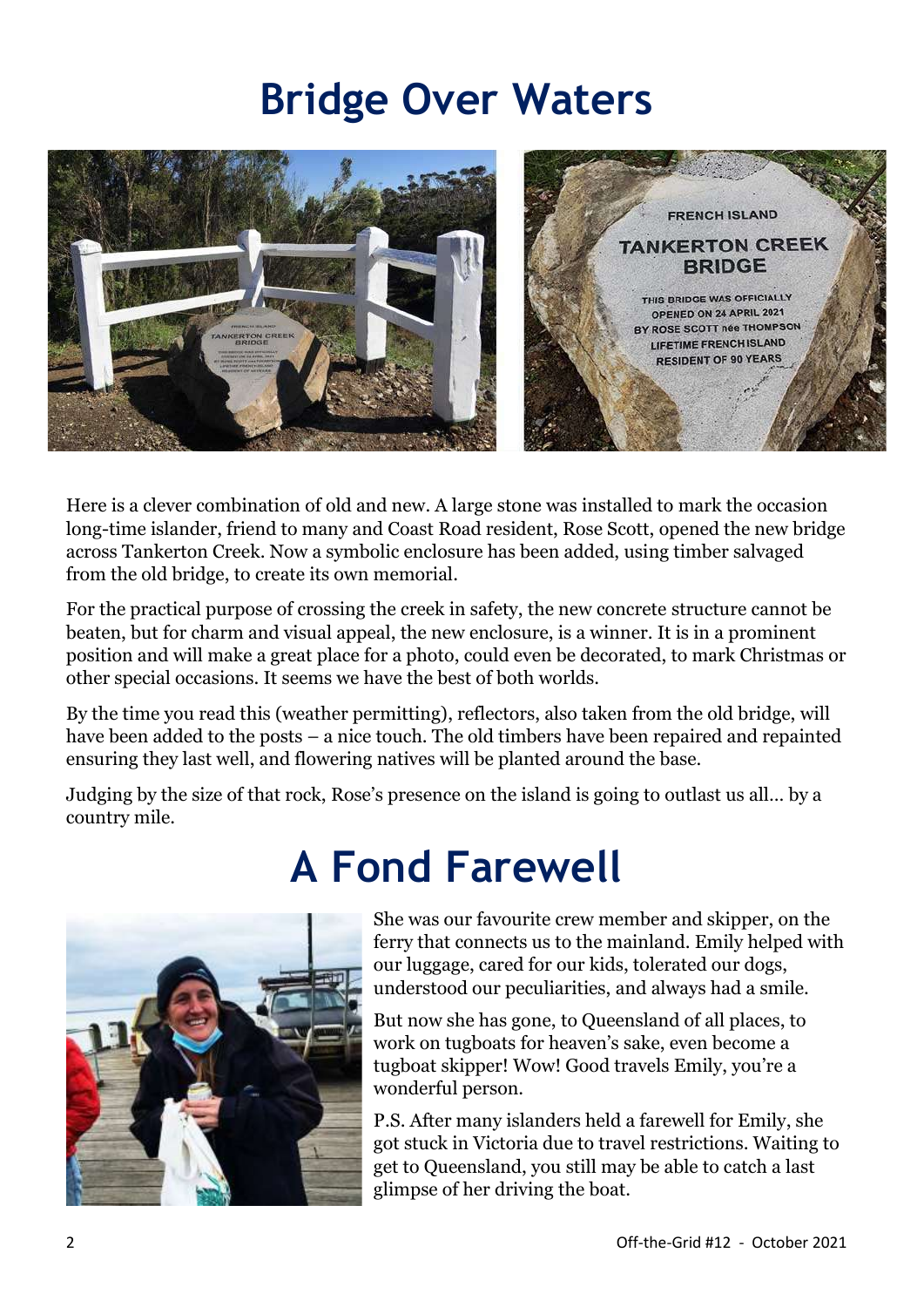# **Grand Final?**

#### What the hell is going on in this game – **Big V** versus the **COVID Germs**?

We started well and were in control for much of the first half, but the **Germs** came back after the long break and are dominating contests across the field. They seem to have a million designated forwards, kicking goals from all angles.

This is not to criticise our defence. Quite frankly they are our best performing players, under massive pressure. They try to shut down the **Germs** at every opportunity. Not pretty but it's the best tactic we've got.

Our medics are total heroes, but they did find it very hard to provide medical assistance, with vaccines arriving so late in the game. The forwards keep trying to kick goals, but are getting swamped.

Our main problem is running midfielders, some are running in the wrong direction, it's as if they want to score for the opposition. Certainly not the sharpest tools in the shed. When this game is over many players will need to take a cold hard look at themselves, ask the tough questions, 'Was I a useful contributor? Could I have helped more? Am I part of the **Big V**, or am I playing for the **La La Llamas**?'

The cheer squad has also become a concern. They are good at making banners and revving up the crowd, but they don't contribute on the field. It's not their bodies on the line. Some keep chanting nonsense to the voices in their head, treating this as a career opportunity, not a mustwin game. As if the world is an uncertain place and it's all a bit frightening.

Mistakes have been made, not all tactics worked, or keep working, but we're getting there. We need to adjust to changing conditions. We need commitment. We will win this game! WE ALWAYS WIN! We just don't need massive injuries and loss of players in the process.

Post-match reviews come later. Everyone needs to know who they could depend on when the going got tough. Who were the goal kickers, and who were the grandstanders?

Remember this is a minor premiership, not the final. The big game will come when the weather warms up. We need to remain focussed on playing as a team. My grandfather was an actual premiership player and he said, "A champion team will always beat a team of champions." We need to be that champion team, working together.

We can do this Victoria! **Go the Big V!!!**

# **Persevere and Prosper**

Perseverance Primary school is making a comeback. Last year there were three students, this year six, and next year eight or nine. Enrolments are looking up.

It is a well-resourced educational facility, with well-appointed buildings and classrooms, plenty of modern technology, abundant art supplies, plentiful sporting and playground equipment, plus a committed teaching staff. Many suburban schools can only dream of having all these assets, on a per student basis.

They also have clever ways of integrating socially and educationally with Crib Point Primary on the mainland – when COVID restrictions don't get in the way. It is very impressive.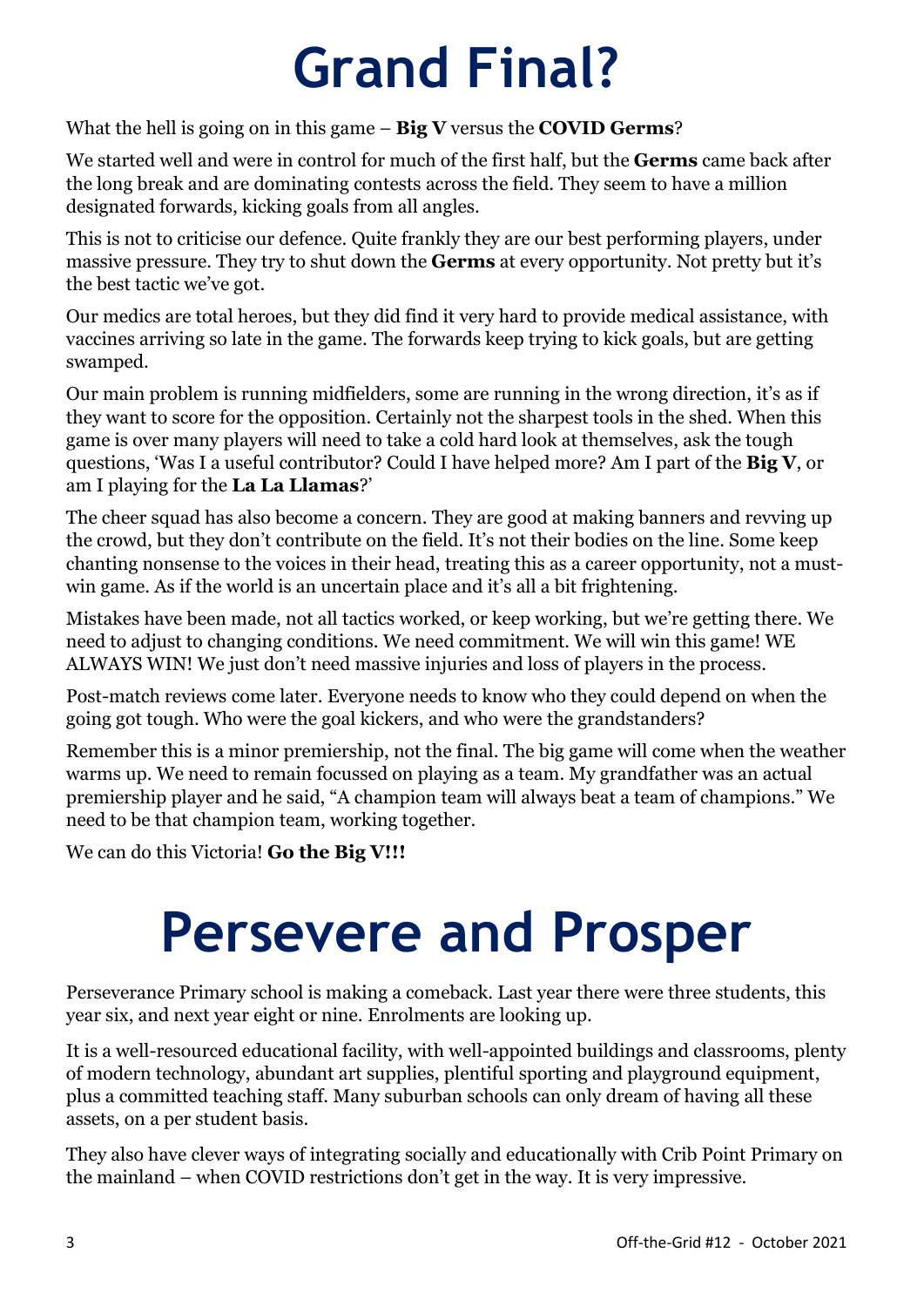

Michael Illman recently donated this impressive and popular swing. Perseverance also won a grant from Woolworths to build a frog bog and bee attracting garden area, enhancing their outdoor teaching environment.

In amongst all this development is a wonderful mosaic - a detailed map of the island, showing plants and creatures that live here. It has a chicory kiln and the barge bringing a car over.



This incredible piece of visual story-telling has apparently been ignored for years and does need a little maintenance. It is worth it. The level of detail and skill displayed is outstanding - a valuable monument for the school and the island. The photo doesn't do it justice.

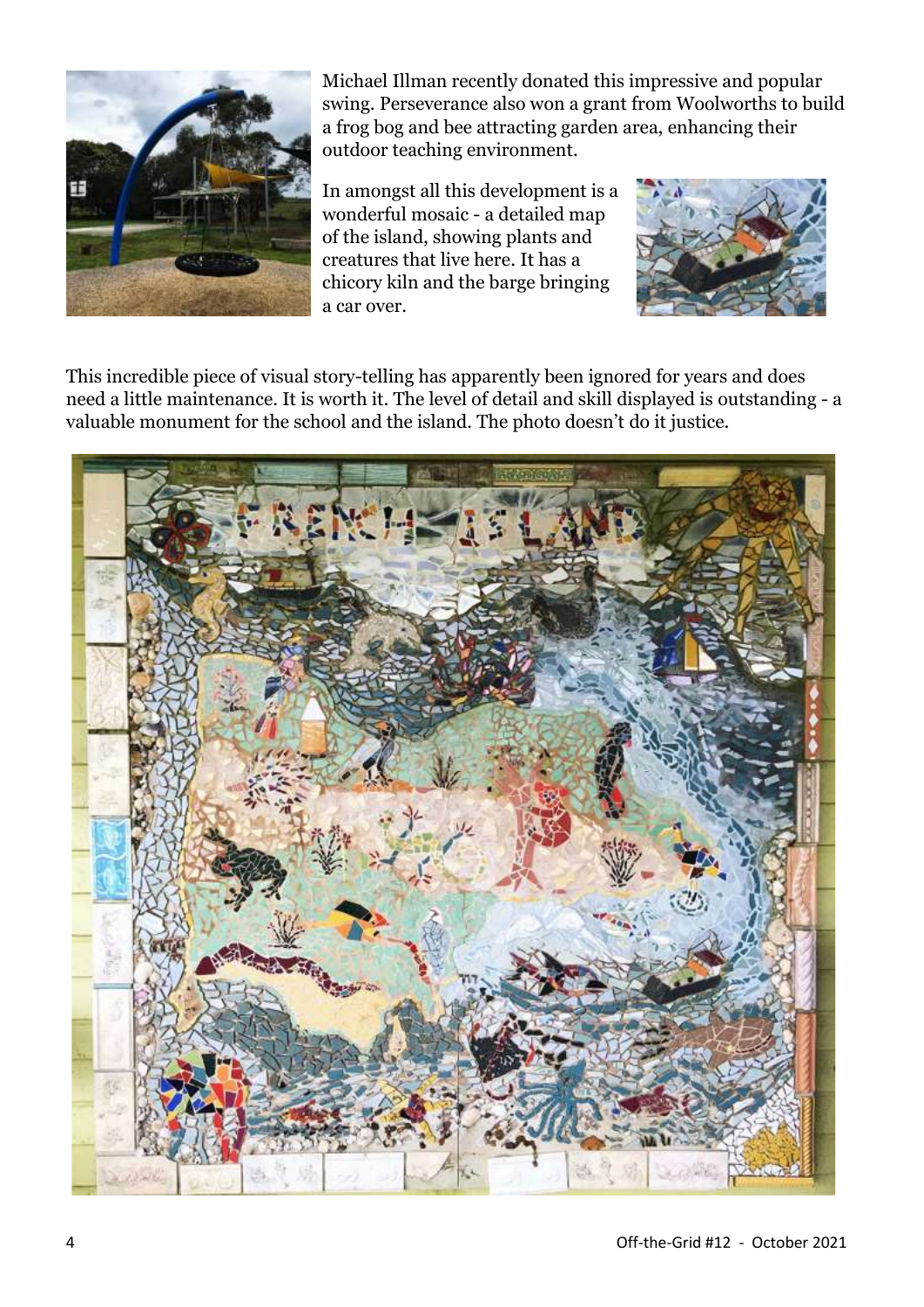### **No Bridge**

There is no bridge to the island, where we live and the ferry's at the mercy of the tides and the wind. Locals like it, nice and quiet dodgy cars with wonky lights.

People are few, homes far apart isolated by paddocks, gnarly park, swamps, mozzies and two types of snake, the ones you see early [the ones too late]

Some people farm, some it's hard to say what bit of this, bit of that general store, grab a slab CFA, cricket team many you just never see.

Paul's a genius with his plants got magic dirt. Plants one seed ten will grow. rhubarb, garlic, Russian tomatoes. Grow so much, creates a glut but that's ok, Paul gives lots of stuff away.

Lois has chooks, ducks and Guinea fowl [They're crazy birds running round] She gives eggs to those in need Helps out, where she can, at five foot none she's a real island gem.

A while back employees in the national park, got busted growing grass. Watering it with the fire trucks. They've gone now but the growing won't stop, it's not that hard there are no cops,

We have a form of self-regulation. Hoons came over on weekends, nicking stuff, speeding round. One day they turned up, found their cars slightly crushed. Could have been a front-end loader. Hard to tell. No-one knows. [They got the point.]